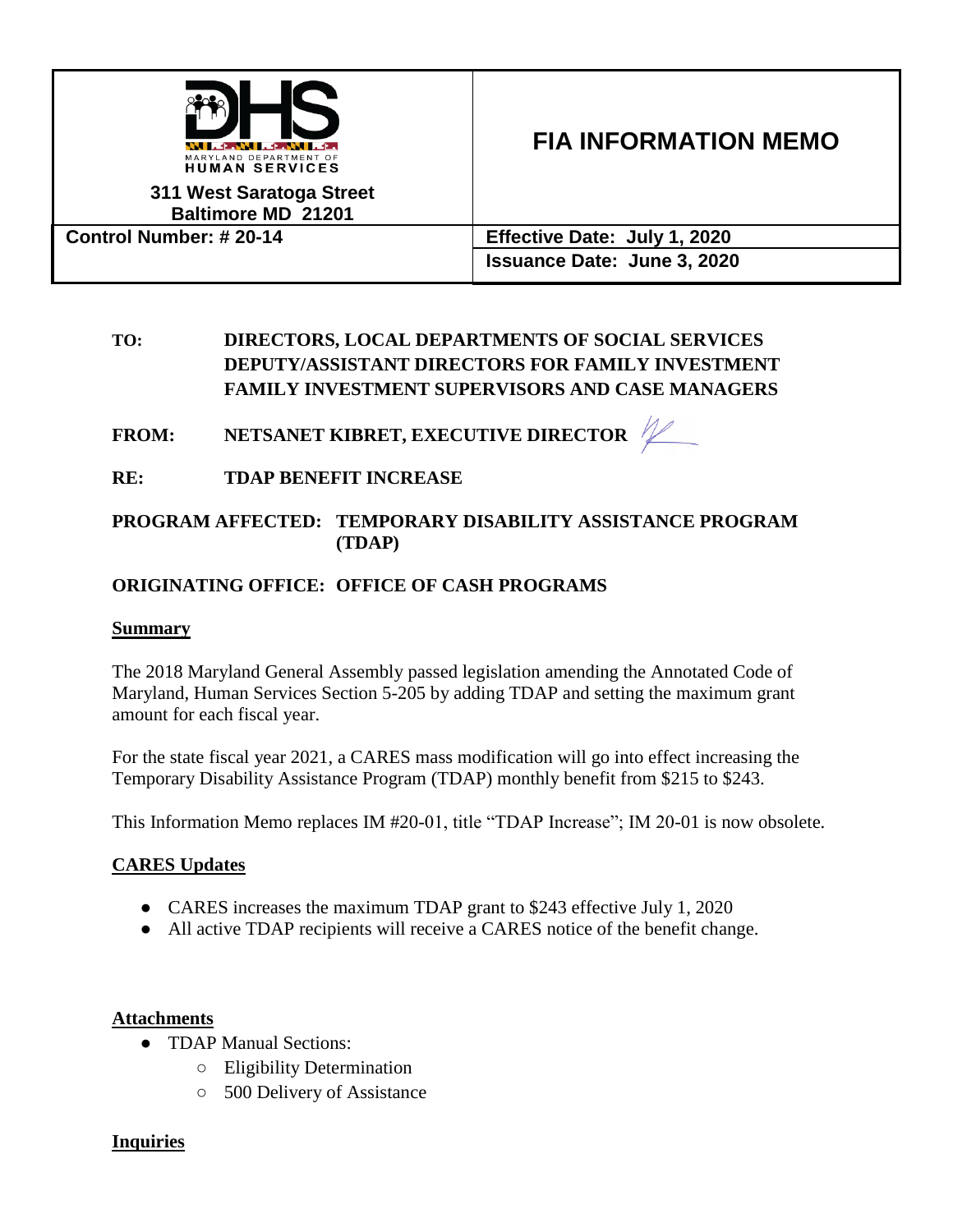For TDAP policy-related questions, please complete the [FIA Policy Information Request Form](http://kb.dhs.maryland.gov/family-investment-administration/contact-us-with-your-fia-program-eligibility-policy-question/) found on Knowledge Base as shown in the screenshot below.

For CARES/systems related inquiries, please contact [fia.bsdm@maryland.gov.](mailto:fia.bsdm@maryland.gov)

For training inquiries, please contact [fia.training@maryland.gov.](mailto:fia.training@maryland.gov)



c: FIA Management Office of Administrative Hearings DHS Help Desk FIA Management Staff Office of Administrative Hearings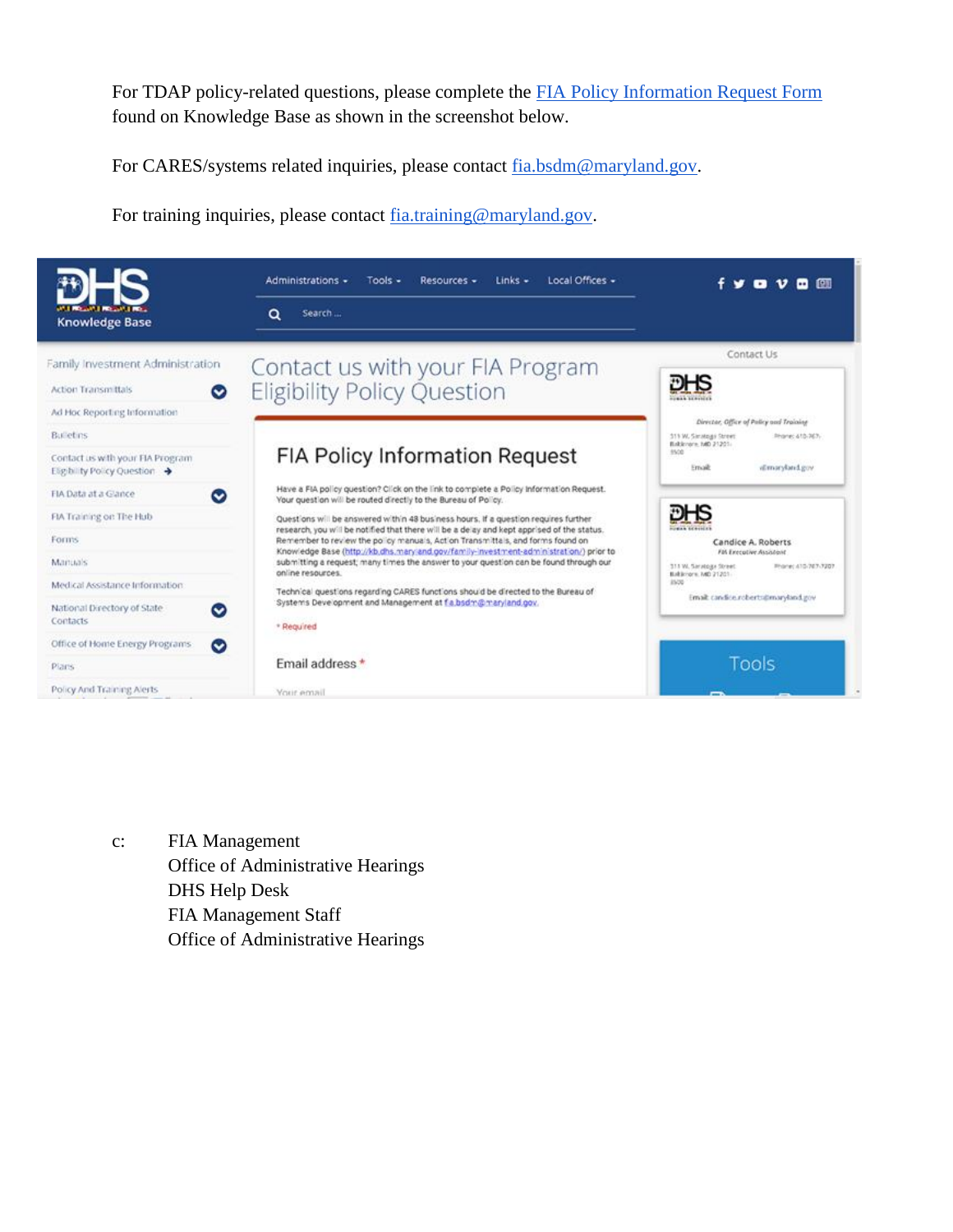#### **202.1 Need**

- A. To be eligible for TDAP benefits, an individual must demonstrate financial need. Need exists when:
	- 1. Resources do not exceed \$1,500; and
	- 2. Income does not exceed the allowable amount.
- B. Available resources and income are calculated on a current monthly basis.
- C. The current monthly allowable benefit for fiscal year 2021 amount is \$ 243.
	- 74 percent of the monthly allowable benefit for a one-person household receiving Temporary Cash Assistance in fiscal year 2021;
	- 78 percent of the monthly allowable benefit for a one-person household receiving Temporary Cash Assistance in fiscal year 2022;
	- 82 percent of the monthly allowable benefit for a one-person household receiving Temporary Cash Assistance in fiscal year 2023;
	- 86 percent of the monthly allowable benefit for a one-person household receiving Temporary Cash Assistance in fiscal year 2024;
	- 90 percent of the monthly allowable benefit for a one-person household receiving Temporary Cash Assistance in fiscal year 2025;
	- 94 percent of the monthly allowable benefit for a one-person household receiving Temporary Cash Assistance in fiscal year 2026;
	- 100 percent of the monthly allowable benefit for a one-person household receiving Temporary Cash Assistance in fiscal year 2027 and in each year thereafter.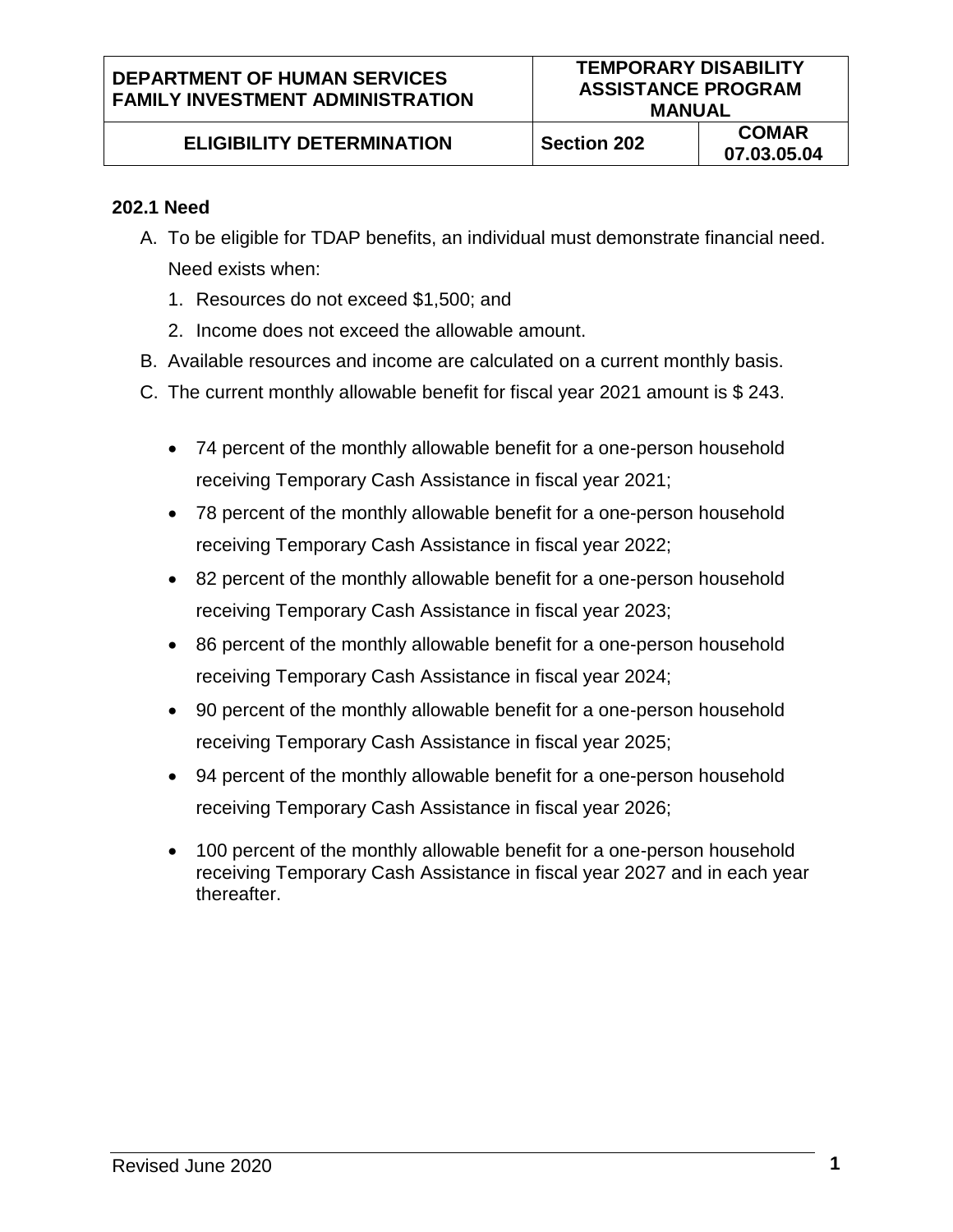# **ELIGIBILITY DETERMINATION** Section 202 COMAR

## **202.2 Requirements**

- A. Eligibility Decision
	- 1. The local department shall make the decision on the application within the regulations for processing and timeliness according to COMAR 07.03.01. (See Section 100).
	- 2. Conduct an interview with the individual at the time of application as detailed in Section 201.
	- 3. Verify all factors of:
		- a) Impairment,
		- b) Resources, and
		- c) Income
- B. Period of Eligibility
	- 1. The local department determines the period of eligibility from the estimated duration of the disability on the completed medical report (DHS/FIA 500).
	- 2. The eligibility period may be less than the estimated recovery time indicated on the medical report (DHS/FIA 500); and
	- 3. The eligibility period may not exceed the estimated recovery time shown on the medical report.
- C. Eligibility Determinations
	- 1. When the individual has submitted all verifications by the  $30<sup>th</sup>$  day:
		- a) Deny the application when the DHS/FIA 500 indicates a disability of less than 3 months.
		- b) Certify TDAP benefits for no more than **9** months in a 36-month period (TDAP Type 1) when the DHS/FIA 500 indicates an inability to work for at least 3 months but less than 12 months and will not result in death.
		- c) Certify TDAP benefits for 12 months (TDAP Type 2) when the DHS/FIA 500 indicates an inability to work for 12 or more months, or if less than 12 months when the cause of the disability will result in death and the customer's **SSI claim status has been verified**.
			- ➢ Enter disability codes and IAR date of completion on the DEM2 screen, and
			- ➢ Enter Application Status codes for SSA (**SI**) and DEAP (**DE**) on the UINC screen.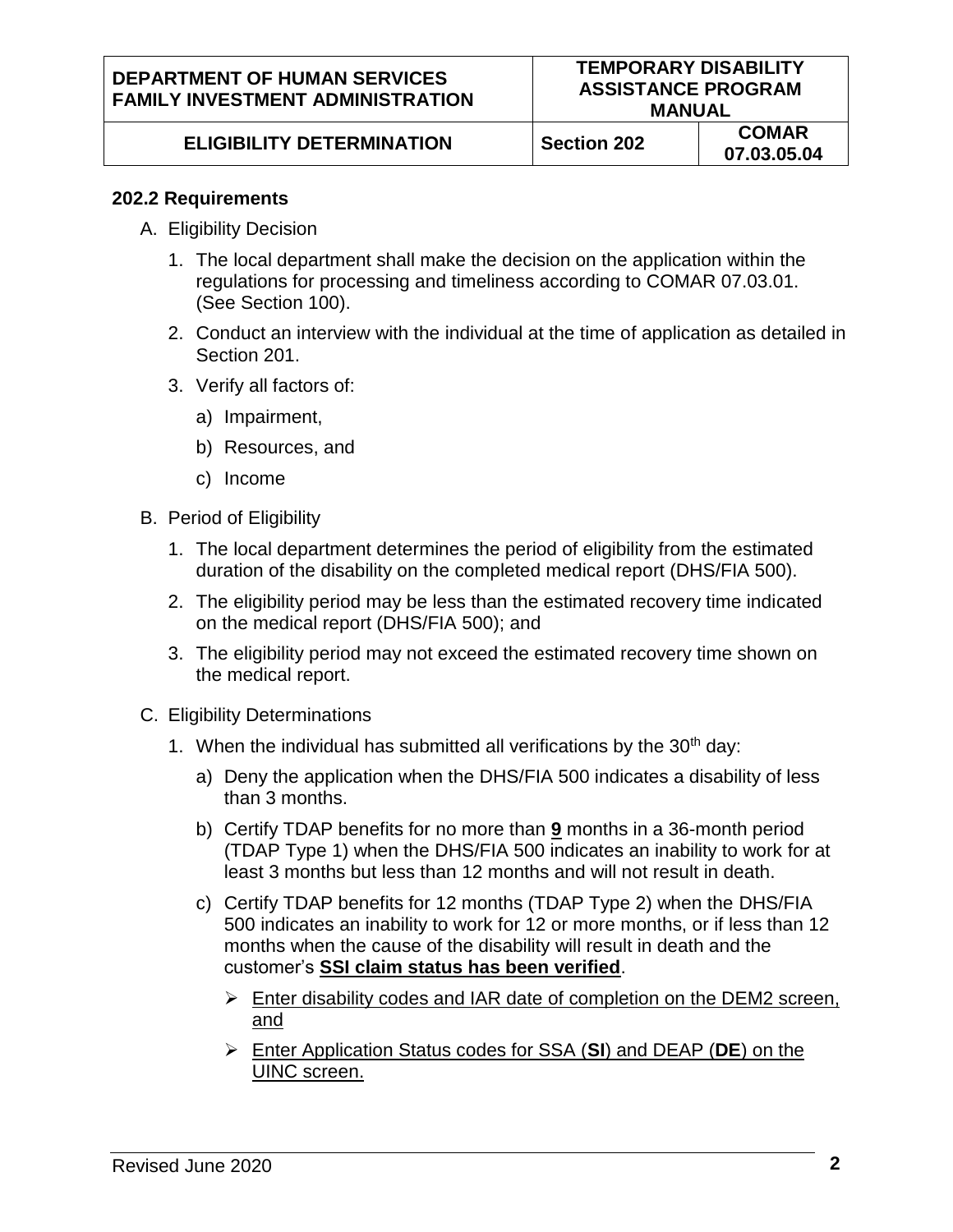#### **DEPARTMENT OF HUMAN SERVICES FAMILY INVESTMENT ADMINISTRATION**

# **ELIGIBILITY DETERMINATION** Section 202 COMAR

- 2. When verifications are not received by the 30<sup>th</sup> day:
	- a) On the MISC screen, enter "**CD**", for customer delay in the Delay Reason field**;**
	- b) Send a DHS/FIA 1052 requesting outstanding verifications and inform the customer their application will be denied if verification is not received; and
	- c) Allow the customer up to 60 days from date of application to return verifications.
- 3. When verifications are received by the  $60<sup>th</sup>$  day,
	- a) Certify TDAP benefits for no more than **9** months in a 36-month period (TDAP Type 1) when the DHS/FIA 500 indicates a disability from working for at least 3 months but less than 12 months and will not result in death.
	- b) Certify TDAP benefits for 12 months (TDAP Type 2) when the DHS/FIA 500 indicates a disability from working for 12 or more months, or if less than 12 months will result in death and the customer's **SSI claim status has been verified**.

**Reminder:** Assist TDAP customers to apply for MA on the Maryland Health Connection.

- D. Social Security Requirements for TDAP Type 2 customers
	- 1. TDAP customers who have a disability which lasts 12 months or more or is expected to result in death must file for Supplemental Security Income (SSI) or Social Security Disability Insurance (SSDI) benefits with the Social Security Administration.
	- 2. When the customer is unable to file a claim with SSA by the  $60<sup>th</sup>$  day but has an appointment to file, and the customer has all other verifications including the DHS/FIA 500 indicating a disability from working for 12 or more months or if less than 12 months will result in death:
		- a) Enter the disability dates and IAR date on the DEM2 screen and have them complete the DHS/FIA 340 IAR form (if needed);
		- b) Certify the customer for 12 months;
		- c) Set a 745 alert to follow up with the customer after their appointment with SSA to ensure that the customer has filed for SSI, and
		- d) If the customer has not filed a SSI claim with Social Security, send a notice of adverse action and close the case.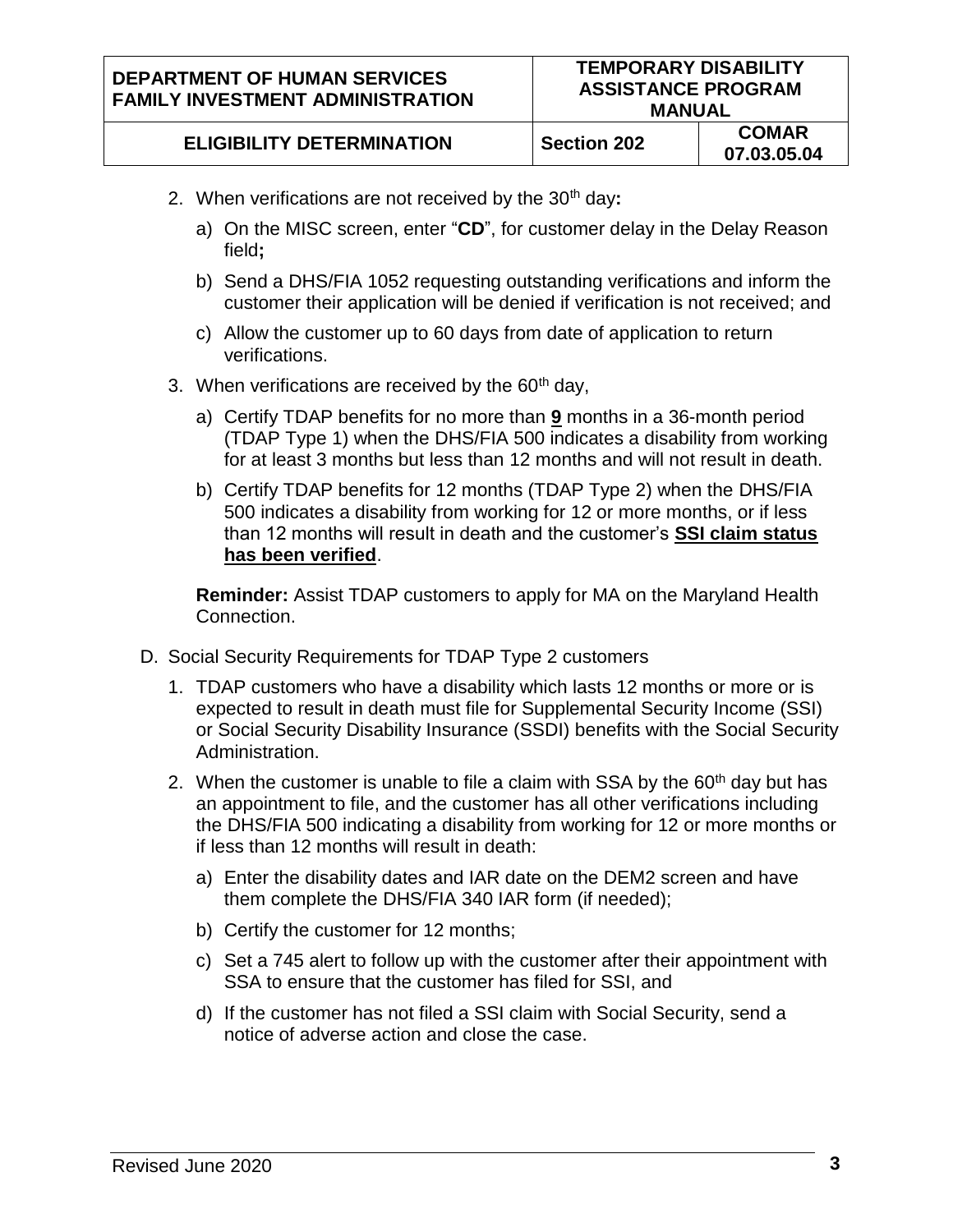#### **DEPARTMENT OF HUMAN SERVICES FAMILY INVESTMENT ADMINISTRATION**

# **ELIGIBILITY DETERMINATION** Section 202 COMAR

# **202.3 Redetermination of Eligibility**

At redetermination, if the customer meets all technical and financial eligibility requirements and:

- Has a pending SSI/SSDI application that has not been withdrawn or denied;
	- ➢ No new DHS/FIA 500 medical report form or medical re-examination is required when the customer has applied for and continues to pursue Social Security disability benefits
- The TDAP case remains open until a final SSI/SSDI decision is made.
- Do not complete another DHS/FIA 340 IAR form.

**Reminder**: A redetermination cannot be initiated on a TDAP Type 1 case.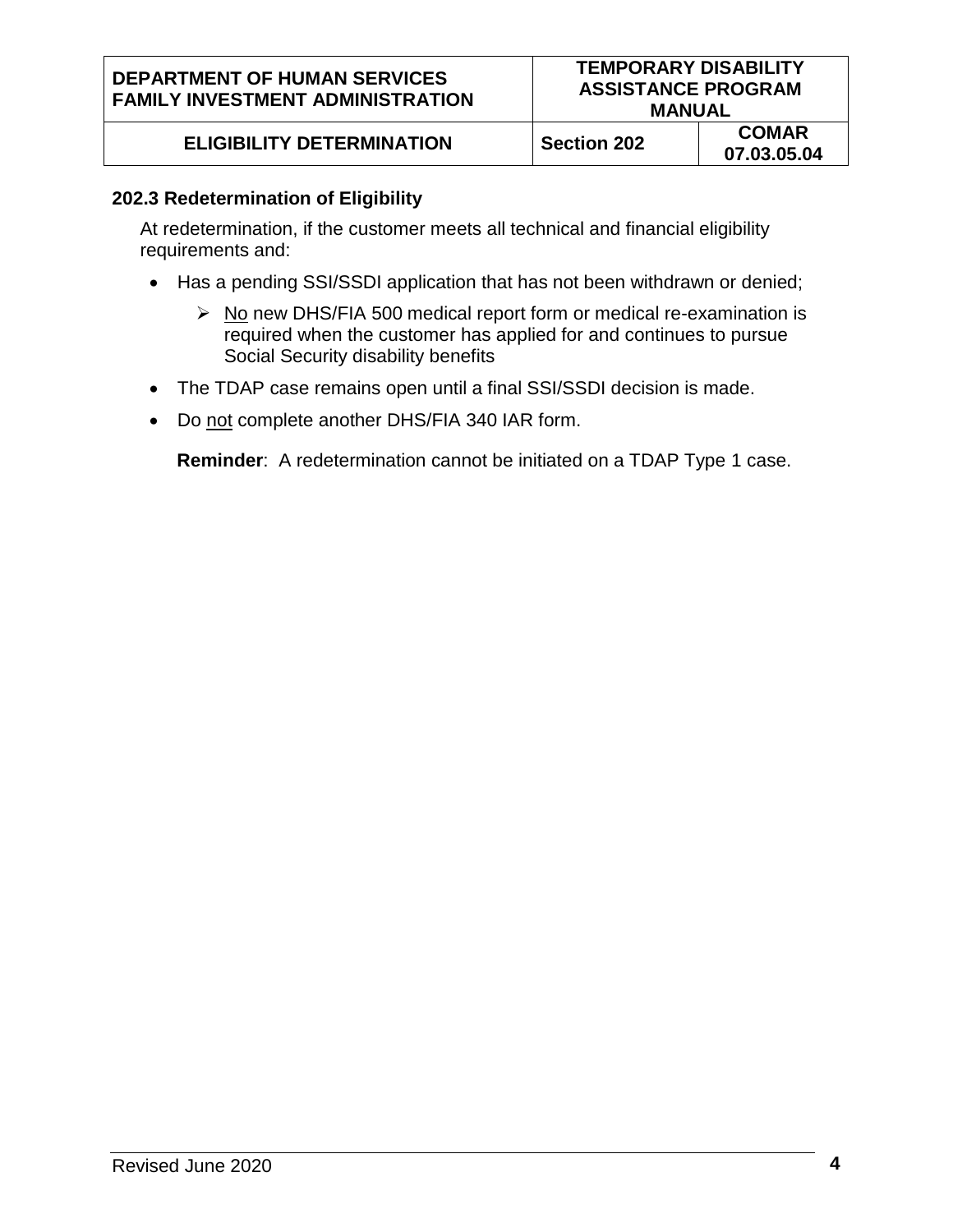#### **500.1 Availability**

- A. To the extent that resources permit, TDAP pays eligible individuals a benefit amount of up to \$243 a month, minus any countable unearned income.
	- 1. In calculating eligibility for TDAP, reduce the benefit amount dollar-for dollar for any unearned income.
	- 2. Do not prorate the benefit for the initial month.

#### Examples:

Mr. E applies for TDAP July 17th. He has no income and meets all other program requirements on August 10th. He is eligible for a full benefit amount of \$243 monthly starting the month of July.

Mr. P applies for TDAP June  $25<sup>th</sup>$ . He receives \$150 monthly from the Veterans Administration (VA) and meets all other program requirements July 10th. Mr. P is eligible for a benefit amount of \$65 monthly (\$243 - \$150 = \$93), starting the month of July.

Mr. N applies for TDAP. He receives \$150 monthly to sell newspapers. His income is considered earned income and he is therefore ineligible for TDAP.

- B. Terminate TDAP eligibility if the individual:
	- 1. No longer meets the technical eligibility or need requirements, or
	- 2. Leaves the State for more than 1 month.
- C. Lost or Stolen Benefits.

The local department may not issue replacement benefits when the benefits are issued through the Electronic Benefits Transfer system.

### **500.2 Payee**

- A. A payee is:
	- 1. The eligible individual,
	- 2. A judicially appointed legal representative, guardian, trustee, or committee, or
	- 3. A representative payee appointed by the local department.
- B. An eligible individual may not be the payee if: